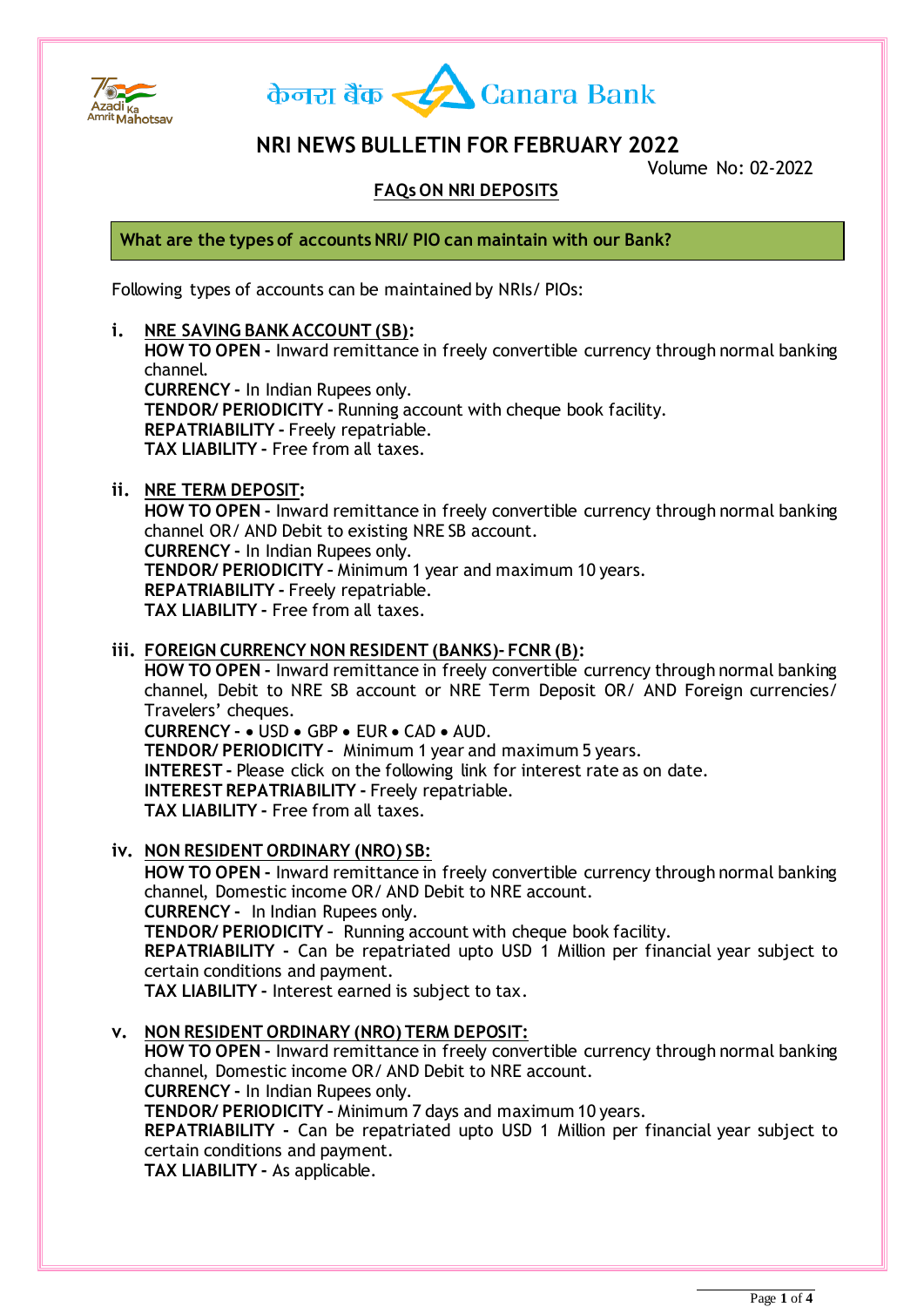



#### **What are the permissible debits to NRE accounts ?**

Followings are 'permissible debits' to NRE accounts:

- i. Local payments.
- ii. Remittances abroad.
- iii. Transfer to NRE/ FCNR (B) accounts of the same account holder.
- iv. Transfer to NRE account of person other than the account holder subject to conditions.
- v. Investment in shares/ securities/ commercial paper of an Indian company or for purchase of immovable property in India provided such investment/ purchase is covered by the regulations made or the general/ special permission granted by the Reserve Bank of India.
- vi. Any other transaction if covered under general or special permission granted by the Reserve Bank of India

#### **What are the permissible credits to NRE accounts ?**

Followings are 'permissible credits' to NRE accounts:

- i. Proceeds of inward remittances in any permitted currency.
- ii. Current income of NRIs like rent, dividend, pension, interest, subject to payment of income taxes.
- iii. Transfers from NRE/FCNR accounts of the account holder and Interest accruing on the funds held in these account.
- iv. Proceeds of Foreign Currency Notes/Travelers Cheques brought by the NRI account holder from abroad during his temporary visit to India, subject to conditions.
- v. Proceeds of Personal cheques/ Bank drafts, subject to conditions.
- vi. The followings can be credited to NRE account, provided the securities/ units were purchased by debit to the account holder's NRE/FCNR account or out of inward remittance received through normal banking channels.
	- a. Maturity proceeds and interest of Government securities including National Plan/Savings Certificates as well as proceeds and dividends on units of mutual funds sold on a recognized stock exchange in India.
	- b. Refund of application/earnest money made by the house building agencies due to non- allotment of flat/plot along with interest, if any (net of income tax payable thereon).
- vii. Refund of share/debenture subscriptions to Initial public offer of Indian companies or portion thereof, if the amount of subscription was paid from NRE/FCNR account of the account holder or by inward remittance through normal banking channels.
- viii. Sale proceeds of immovable property purchased out of inward remittances, NRE/ FCNR funds subject to conditions.
- ix. Any other credit covered under general or special permission granted by Reserve Bank of India.

x-x-x-x-x-x-x

We are happy to announce about **dedicated NRI Help Desk**, for the customers calling from outside India. This desk is **functional on 24 x 7 basis** and the number is**:**

**080-22064232.**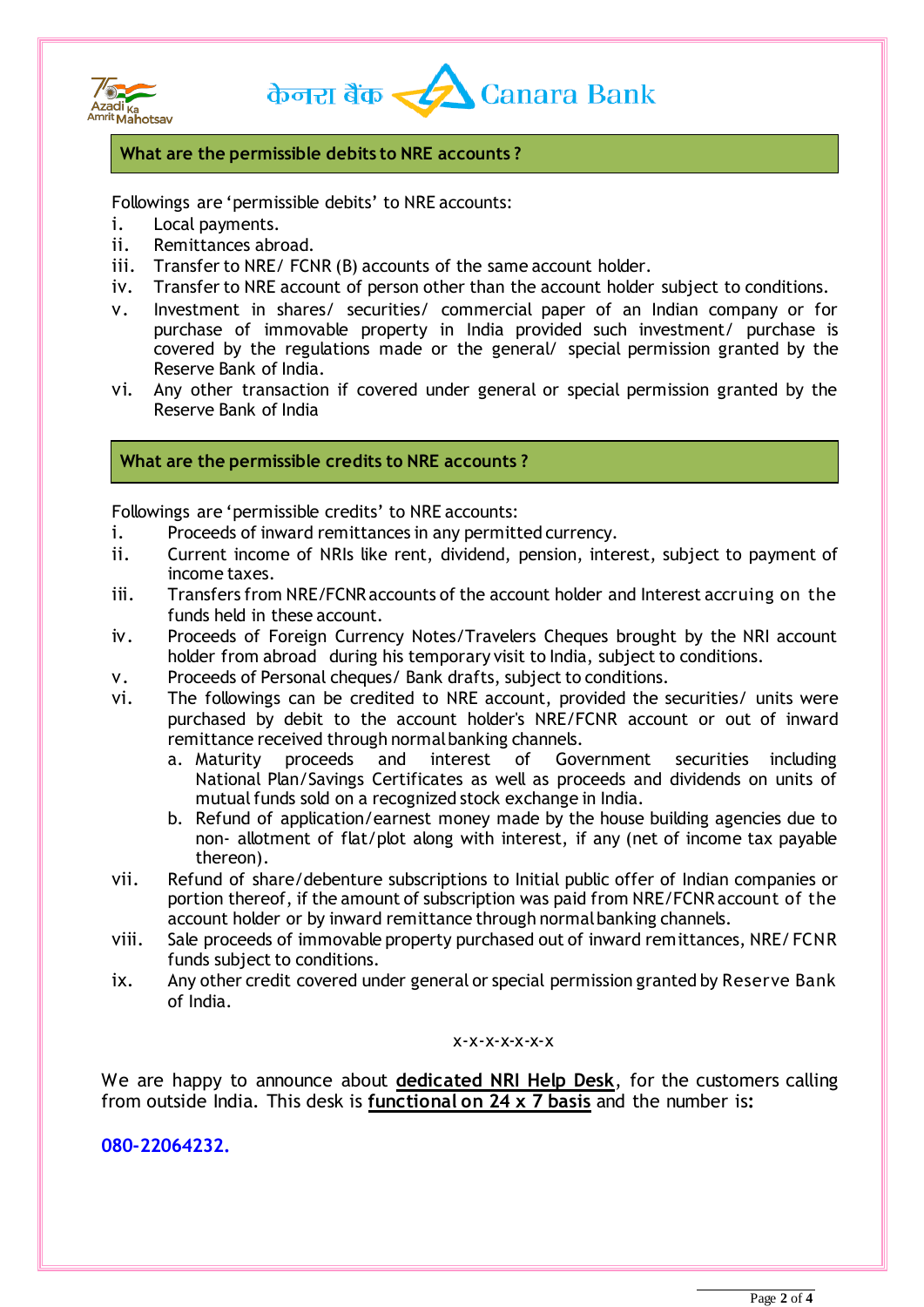

# केनरा बैंक <u><<</u> Canara Bank

The interest rates on **FCNR [B] deposits of amount less than USD 1 million** (or its equivalent in other currencies) **with effect from 07.02.2022** as under:

|                                              | (ln % p.a.)                 |            |            |            |            |
|----------------------------------------------|-----------------------------|------------|------------|------------|------------|
|                                              | <b>CURRENCY OF DEPOSITS</b> |            |            |            |            |
| <b>PERIOD OF DEPOSIT</b>                     | <b>USD</b>                  | <b>GBP</b> | <b>EUR</b> | <b>CAD</b> | <b>AUD</b> |
| 1 year & above but less than 2 years         | 0.88                        | 1.05       | <b>NIL</b> | 0.69       | 0.64       |
| 2 years & above but less than 3 years        | 1.30                        | 1.41       | <b>NIL</b> | 1.75       | 1.12       |
| 3 years $\theta$ above but less than 4 years | 1.53                        | 1.53       | 0.06       | 1.97       | 1.48       |
| 4 years & above but less than 5 years        | 1.64                        | 1.54       | 0.16       | 2.03       | 1.75       |
| 5 years only                                 | 1.72                        | 1.51       | 0.22       | 2.04       | 1.87       |

#### **Interest rates on NRE term Deposit (w.e.f. 17.01.2022):**

|               |                                      |                          | (ln % p.a.)        |  |
|---------------|--------------------------------------|--------------------------|--------------------|--|
| <b>SLABS</b>  | PERIOD OF DEPOSIT                    | <b>RATE OF INTEREST*</b> |                    |  |
|               |                                      | Less than                | Rs. 2 Crore to     |  |
|               |                                      | Rs.2 Crore               | less than 10 Crore |  |
| SLAB-1        | 1 year only                          | 5.00                     | 3.65               |  |
| SLAB-2        | Above 1 year to less than 2 years    | 5.00                     | 3.65               |  |
| SLAB-3        | 2 years & above to less than 3 years | 5.10                     | 3.65               |  |
| SLAB-4        | 3 years & above to less than 5 years | 5.25                     | 3.40               |  |
| <b>UNIQUE</b> | Canara Unique "1111 Days".           | 5.35                     | <b>NA</b>          |  |
| SLAB-5        | 5 years & above to 10 years.         | 5.25                     | 3.40               |  |

**Interest rates on RFC Term Deposits of amount less than USD 1 million (or its equivalent in other currencies) and RFC Saving Bank deposits w.e.f. 07.02.2022 are as under:**

|                                              | (ln % p.a.)                 |            |            |            |            |
|----------------------------------------------|-----------------------------|------------|------------|------------|------------|
| PERIOD OF DEPOSIT                            | <b>CURRENCY OF DEPOSITS</b> |            |            |            |            |
|                                              | <b>USD</b>                  | <b>GBP</b> | <b>EUR</b> | <b>CAD</b> | <b>AUD</b> |
| <b>SAVINGS BANK</b>                          | <b>NIL</b>                  | <b>NIL</b> | <b>NIL</b> | <b>NIL</b> | <b>NIL</b> |
| 1 month & above but less than 3 months       | <b>NIL</b>                  | 0.13       | <b>NIL</b> | <b>NIL</b> | <b>NIL</b> |
| 3 months & above but less than 6 months      | 0.09                        | 0.31       | <b>NIL</b> | 0.02       | <b>NIL</b> |
| 6 months & above but less than 1 year        | 0.36                        | 0.54       | 0.03       | 0.38       | <b>NIL</b> |
| 1 year & above but less than 2 years         | 0.88                        | 1.05       | <b>NIL</b> | 0.69       | 0.64       |
| 2 years $\theta$ above but less than 3 years | 1.30                        | 1.41       | <b>NIL</b> | 1.75       | 1.12       |
| 3 years only                                 | 1.53                        | 1.53       | 0.06       | 1.97       | 1.48       |

**Revision in Interest Rates on Domestic and NRO Term Deposits** (w.e.f. 17.01.2022):

|              |                                   | (ln % p.a.)              |         |                          |                 |
|--------------|-----------------------------------|--------------------------|---------|--------------------------|-----------------|
| <b>SLABS</b> | PERIOD OF DEPOSIT                 | <b>RATE OF INTEREST*</b> |         |                          |                 |
|              |                                   | Less than                |         | Rs. 2 Crore to less than |                 |
|              |                                   | Rs. 2 Crore              |         | 10 Crore                 |                 |
|              |                                   | General                  | Sr.     | Callable                 | Non-            |
|              |                                   |                          | Citizen |                          | <b>Callable</b> |
|              | 7 days to 45 days                 | 2.90                     | 2.90    | 2.90                     | <b>NA</b>       |
| $\mathbf{2}$ | 46 days to 90 days                | 3.90                     | 3.90    | 3.1                      | 3.10            |
| 3            | 91 days to 179 days               | 3.95                     | 3.95    | 3.25                     | 3.25            |
| 4            | 180 days to less than 1 year      | 4.40                     | 4.90    | 3.25                     | 3.25            |
| 5.           | year only                         | 5.00                     | 5.50    | 3.65                     | 3.65            |
| 6            | Above 1 year to less than 2 years | 5.00                     | 5.50    | 3.65                     | 3.65            |